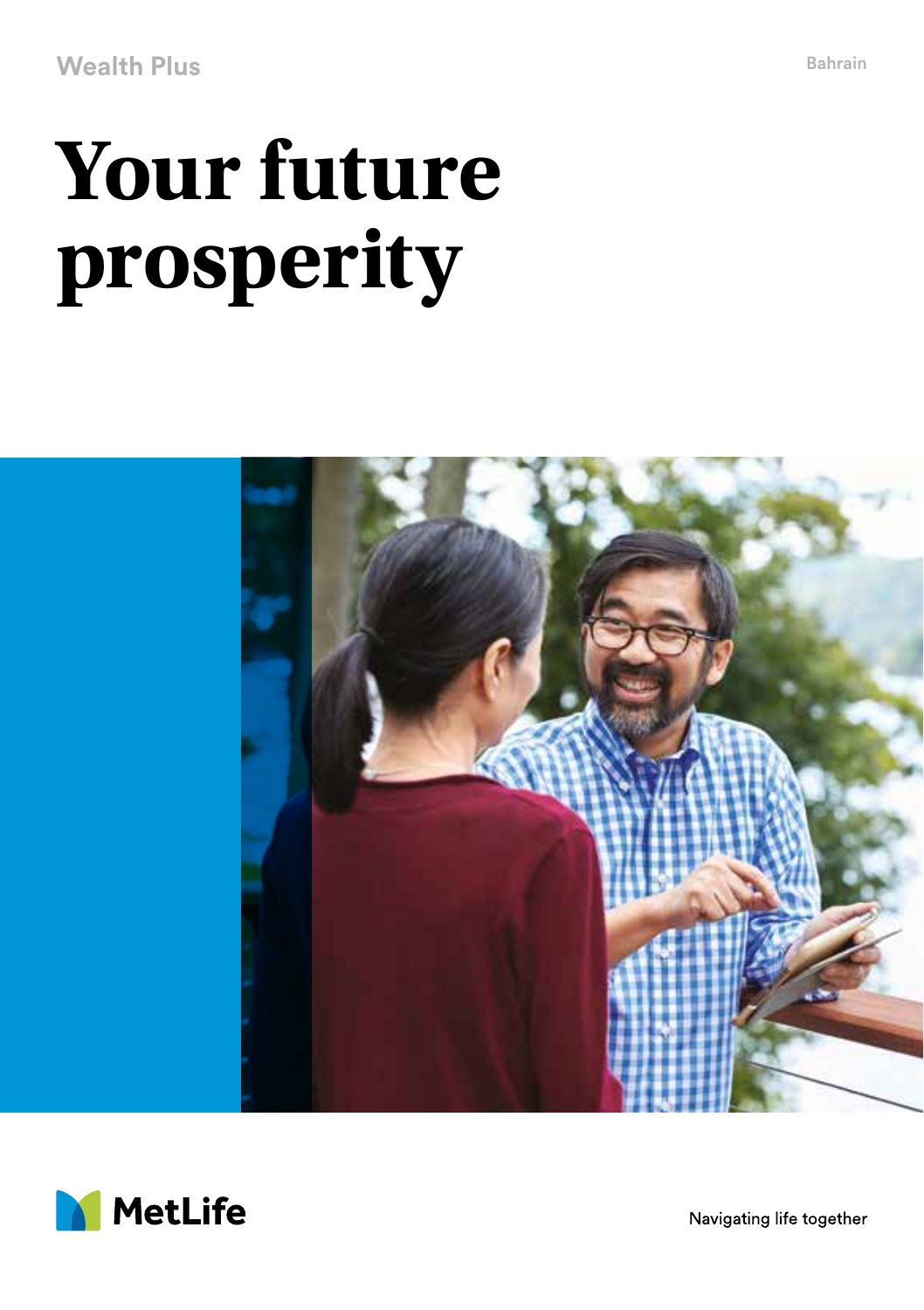## **Wealth Plus Your future prosperity**



Planning for your family's future is certainly a major responsibility. To help you minimise the risks and the uncertainties that the future may bring, we have designed Wealth Plus – a plan that can be tailored to your unique needs and financial aspirations while also providing you and your loved ones with a highly-required insurance protection.

### **How the plan works**

#### **Planning for your future**

- Envision the goals you want to achieve and then decide how much you would like to set aside and invest on a regular basis.
- Tailor your Wealth Plus plan to suit your own requirements: You may select to make contributions over 5 years, 10 years, 15 years, 20 years or up until your 95th birthday while also having the choice of selecting the investment strategy and the currency you wish to invest in (USD, GBP or EURO).

#### **Saving for your future**

Stick to your plan and enjoy the peace of mind that comes with knowing that you are investing for your future while covering your family with the guaranteed life insurance benefit this plan provides.

#### **Enjoying your future**

At your plan's maturity, you can access your accumulated funds and make your dream a reality – whether it is starting your own business, buying your dream home or travelling the world, Wealth Plus will help you reach your goals.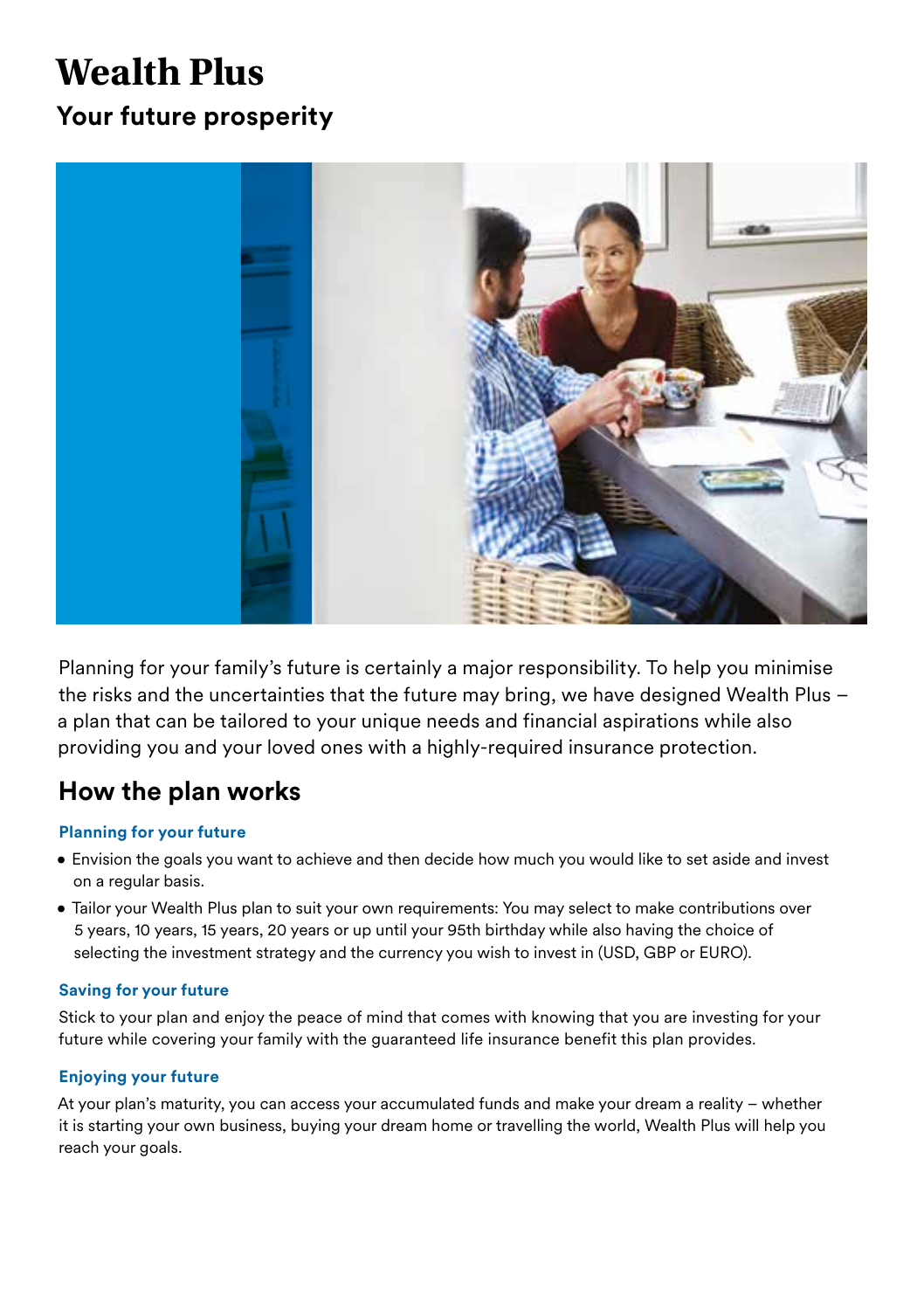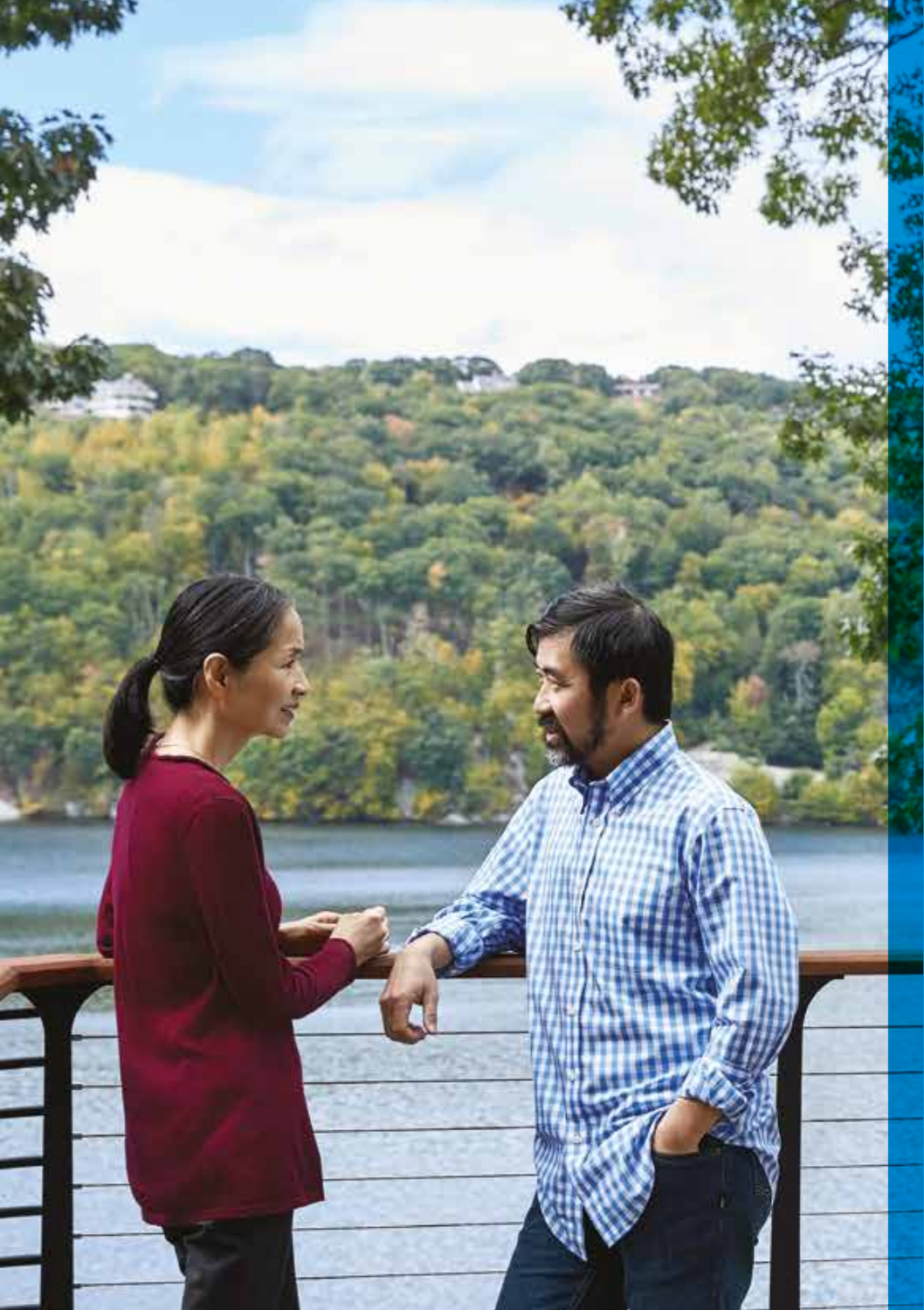## **Benefits of Wealth Plus**



#### **Investment opportunity**

Wealth Plus offers you the chance to reach your desired saving objectives through access to various investment strategies.

#### **Your investment choices**

Depending on your risk appetite you can choose to have your contributions allocated to one of our investment strategies: Conservative, Balanced and Aggressive.

#### **The conservative strategy**

Designed for customers who are focused on minimising losses, who are not prepared to take significant investment risks.

#### **The balanced strategy**

Designed for customers focused on capital preservation/modest capital growth, and are prepared to accept a medium level of investment risk.

#### **The aggressive strategy**

Designed for customers focused on capital growth, and are prepared to take significant investment risk.

#### **Guaranteed life insurance benefit**

In addition to the outstanding investment opportunity, Wealth Plus provides you with a valuable life insurance benefit that guarantees your family's ability to maintain their lifestyle if you are no longer there to provide for them. In fact, at plan inception you will have two death benefit options to select from:

- A Death Benefit of up to USD 50,000,000 or the Account Value whichever is higher.
- A Death Benefit of up to USD 50,000,000 and (+) Account Value.

Death Benefit ranges from USD 50,000 to USD 50,000,000.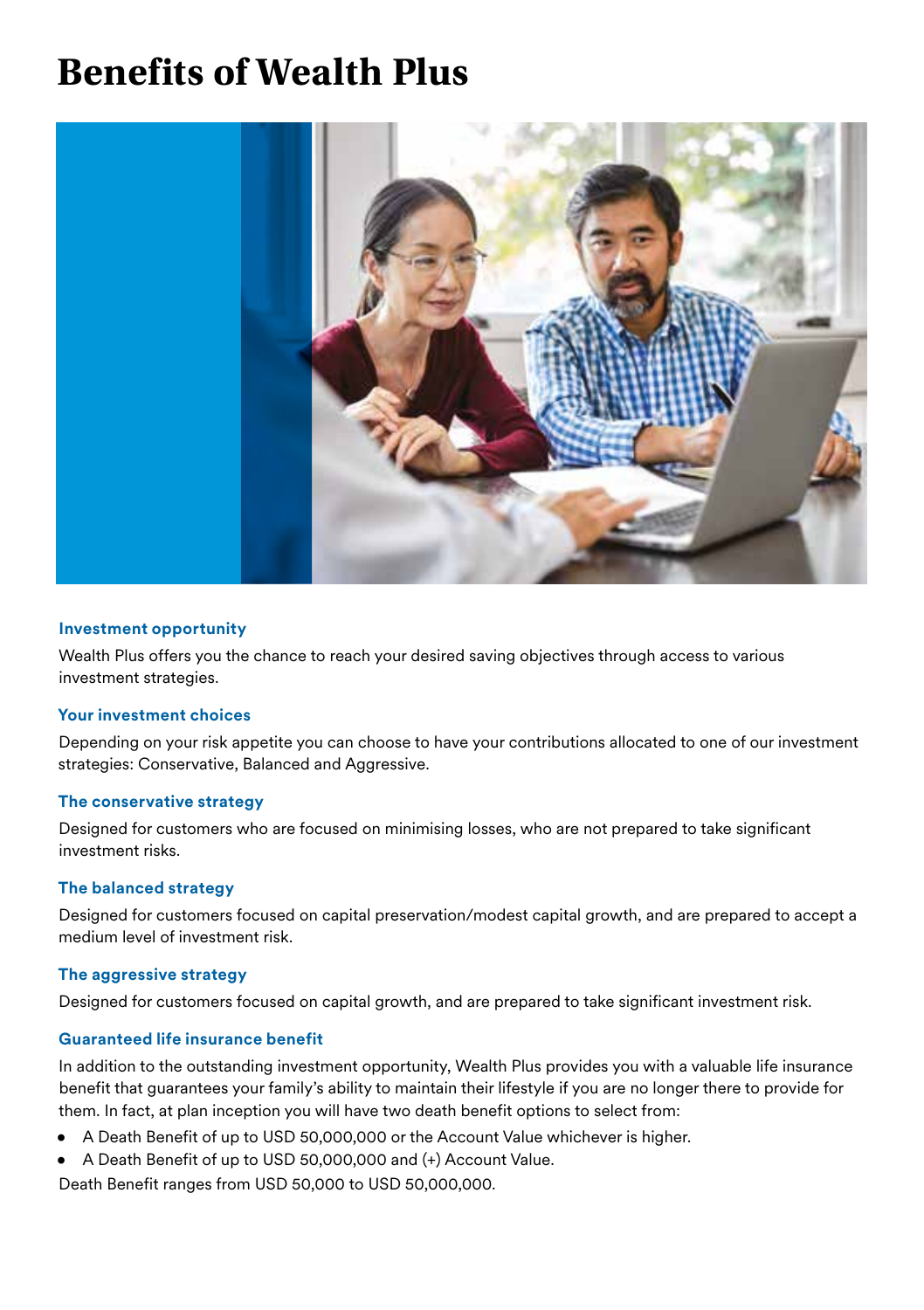#### **Maximum flexibility**

In order to help you cope with your ever changing circumstances, Wealth Plus comes with the flexibility that helps you tailor the plan to your specific needs. Subject to policy terms, you are entitled to increase your life insurance coverage amount after the 2nd policy year or reduce your life insurance coverage amount after the 5th year.

#### **Access to cash when you need it**

It's always reassuring to know that you can access money quickly should the need arise. With Wealth Plus, you are entitled to two partial surrenders per year up to 80% of the net cash surrender value subject to terms and conditions.

Note: Surrender charges may apply and accessing cash will reduce your account value and coverage.

#### **Valuable pension benefit**

At maturity, instead of receiving your account value in a lump sum, you may elect to receive a regular monthly income for your lifetime. The monthly income will be paid to you for as long as you live and in the regretful event of your loss of life during the guaranteed 20 years' period, your dependents will continue to receive your monthly income for the remainder of that guaranteed period.

#### **Valuable optional insurance protection**

You may further customise your plan and enhance it by selecting from the below valuable insurance protection benefits:

#### **Waiver of premium on disability:**

In case of unfortunate disability, we will continue paying for all the remaining premiums to guarantee that the plan remains in force and that your goals remain unaffected.

#### **Level term benefit:**

Enhances your life insurance benefit with an additional lump sum payment of up to USD 2 million paid to your beneficiaries along with the guaranteed life insurance benefit you have initially selected.

#### **Income benefit rider:**

This benefit provides your beneficiaries with access to a monthly income that will help your dependants cope with the loss of your income in the event of your loss of life within the selected term and for the remaining period.

#### **Spouse term insurance:**

A lump sum benefit is paid in the regretful event of spouse loss of life within the selected term.

#### **Personal accident benefit:**

While serious injuries or loss of life resulting from an accident can cause severe financial and emotional problems, this benefit ensures that in the event of accident or illness you and your loved ones are financially protected.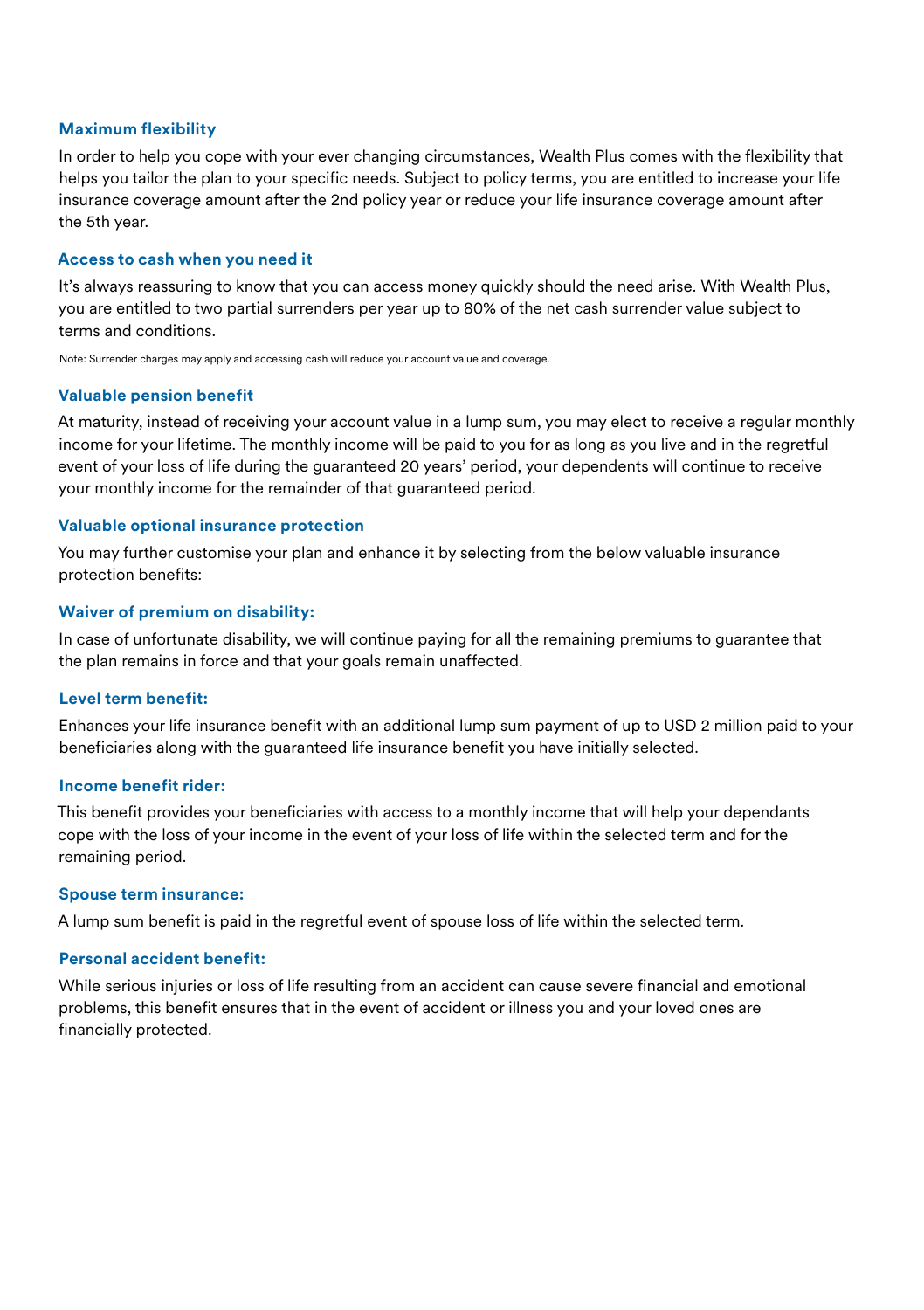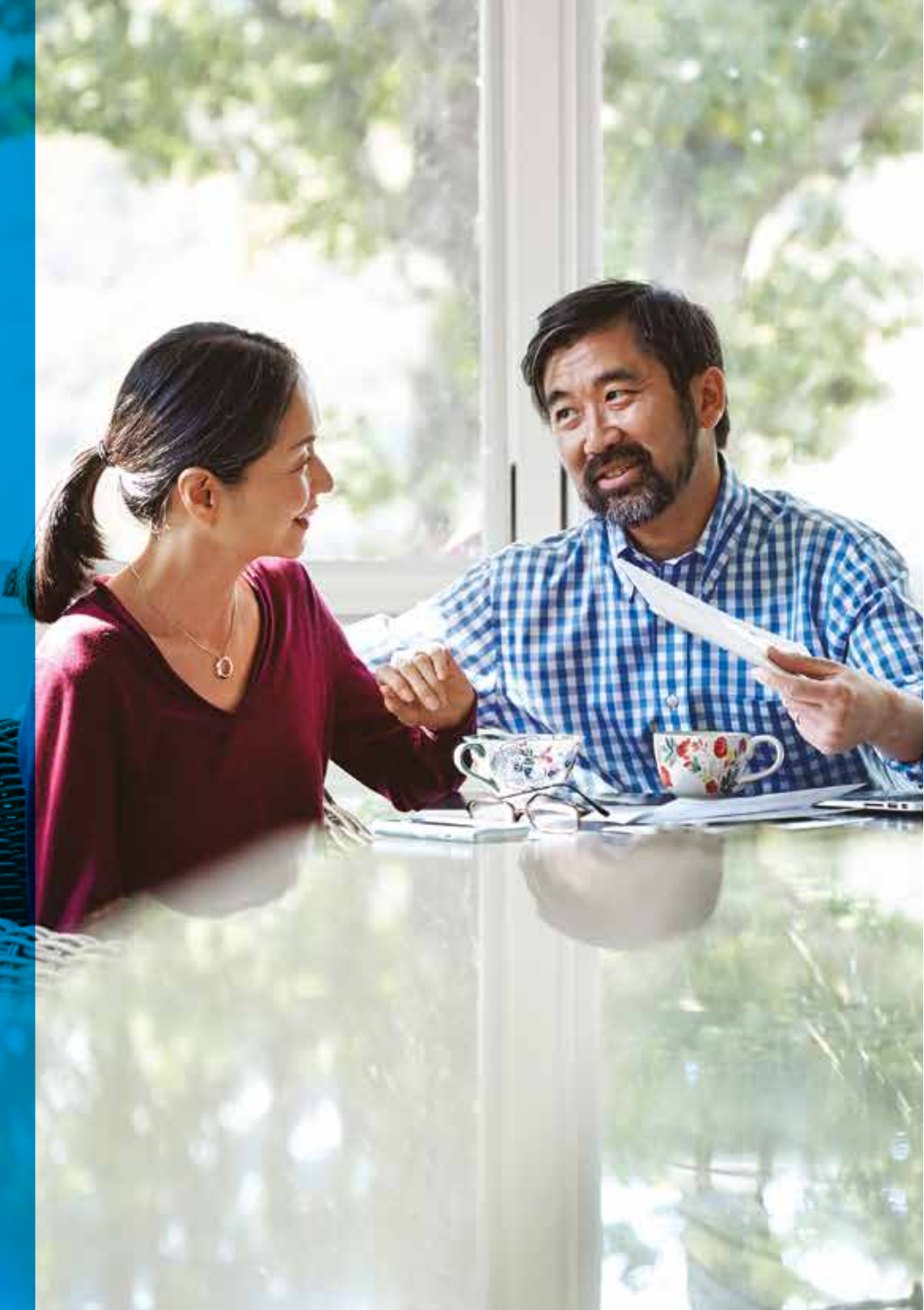## **Stories like yours**

My name is Samer, I have been living in Bahrain with my wife Sandra for almost 4 years now. We decided a year ago to start planning for our retirement in Australia. We had to look for an investment plan that would help us build up sufficient savings with potentially good returns over a period of 15 years.

We chose Wealth Plus because it not only allows us to choose the investment strategy based on our risk profile, but also ensures that our family benefits from an insurance protection in case unfortunate events happen. In fact, by contributing USD 980 on monthly basis for 15 years, Wealth Plus allows us not only to start building wealth but also gives me the peace of mind that, no matter what happens to me, my family will receive USD 500,000 insurance benefit and allow them to maintain the lifestyle they are accustomed to.

MetLife will charge VAT on all Bahrain policies which are subject to value added tax ("VAT") from the effective date and in accordance with the provisions of the VAT regulations applicable in Bahrain.

"This plan is underwritten by American Life Insurance Company (MetLife) and is subject at all times to the terms and conditions of the Plan, Policy and riders issued by MetLife. The information contained in this brochure is intended for general consumer understanding only and does not contain the full terms of the policy. Kindly refer to the policy document for the full terms and conditions."

Manage your policies and access personalised financial and well-being content on myMetLife. Get the app or visit www.mymetlife.net